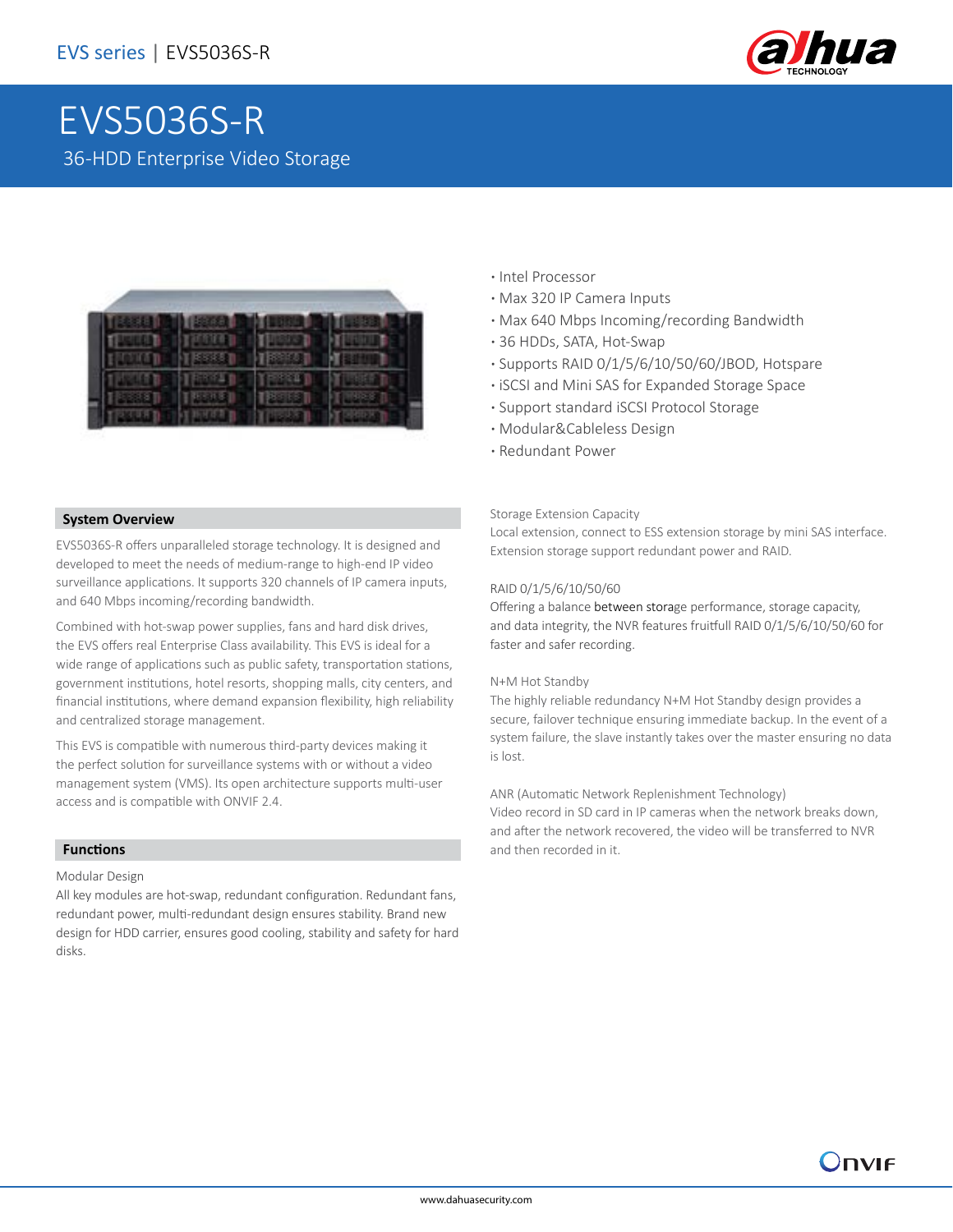# EVS5036S-R

## **Technical Specification**

| system                        |                                                                                                                                                                        |
|-------------------------------|------------------------------------------------------------------------------------------------------------------------------------------------------------------------|
| <b>Main Processor</b>         | 64-bit high-performance Intel processor                                                                                                                                |
| Controller                    | Single controller                                                                                                                                                      |
| Memory                        | 4GB by default                                                                                                                                                         |
| <b>Operating System</b>       | Embedded LINUX                                                                                                                                                         |
| User Interface                | Web                                                                                                                                                                    |
| Working Mode                  |                                                                                                                                                                        |
| Video Stream Mode             | 320-channel (640Mbps) incoming and recording<br>, 160-channel (320Mbps) forwarding, 32-channel<br>(64Mbps) playback                                                    |
| <b>IP SAN Mode</b>            | Storage bandwith ≤2.7Gbps<br>Write-through: 320Mbps; Write-back: 480Mbps                                                                                               |
| Storage                       |                                                                                                                                                                        |
| <b>HDD Amount</b>             | 36 HDDs, Up to 10 TB capacity for each HDD<br>SATA HDD composite connection                                                                                            |
| miniSAS                       | 1 miniSAS ports, for storage extension                                                                                                                                 |
| <b>HDD</b> Installation       | Additional HDD bracket,<br>HDD hot-swap, HDD online replacement                                                                                                        |
| <b>HDD Mode</b>               | Single, RAID 0/1/5/6/10/50/60(Enterprise-level<br>HDDs are recommended), JBOD, hotspare                                                                                |
| Storage Management            |                                                                                                                                                                        |
| <b>HDD Manager</b>            | Non-working HDD hibernation to guarantee<br>sound ventilation, reduce power consumption and<br>enhance HDD life span<br>HDD bad track mapping to enhance HDD life span |
| <b>RAID Rebuild</b>           | Dynamically adjust RAID rebuild speed to guarantee<br>system load balance                                                                                              |
| Logic Volume Manager          | Support iSCSI volume management, NAS(SMB/NFS/<br>FTP) volume management                                                                                                |
| Snapshot                      | Support snapshot function, create user volume to<br>hack data                                                                                                          |
| <b>Extract Frame</b>          | Support extracting P frame function. Customizied<br>extracting period and frame rate setup.                                                                            |
| <b>Cluster Service</b>        | N+M cluster service                                                                                                                                                    |
| <b>ANR</b>                    | After diconnection, system can download the<br>record file from the SD card on the network camera<br>to maintain the full record file                                  |
| <b>Shortcut RAID Creation</b> | Click one button to create RAID conveniectly.                                                                                                                          |
| Playback and Backup           |                                                                                                                                                                        |
| Search Mode                   | Time/Date, Channel, Alarm, MD and Exact Search<br>(accurate to second)                                                                                                 |
| <b>Playback Function</b>      | Play, Pause, Stop, Fast play, Slow play, Full screen,<br>Backup selection, Digital zoom                                                                                |
| Backup Mode                   | USB Device/Network/eSATA Device                                                                                                                                        |
| Third-party Support           |                                                                                                                                                                        |
| Third-party Support           | Dahua, AEBell, Arecont, AXIS, Dynacolor, HIKVISION,<br>LG, Panasonic, PSIA, Samsung, Sony, Vivotec, and<br>more                                                        |
|                               |                                                                                                                                                                        |

| Recording                  |                                                                                                                                                                                                           |
|----------------------------|-----------------------------------------------------------------------------------------------------------------------------------------------------------------------------------------------------------|
| IP Camera Input            | 320 Channel                                                                                                                                                                                               |
| Record Rate                | 640 Mbps                                                                                                                                                                                                  |
| <b>Record Mode</b>         | Manual, Schedule(Regular, Continous), Motion<br>Detection, Alarm                                                                                                                                          |
| <b>Record Interval</b>     | $12$ 120 min(default 60 min)<br>Pre-record 1 ~ 30 sec, Post-record 10 ~ 300 sec.<br>I frame storage by period.                                                                                            |
| Auxiliary Interface        |                                                                                                                                                                                                           |
| USB                        | 2 USB 3.0                                                                                                                                                                                                 |
| eSATA                      | 1 eSATA                                                                                                                                                                                                   |
| RS232                      | 1 Port, for PC communication and Keyboard                                                                                                                                                                 |
| Network                    |                                                                                                                                                                                                           |
| Interface                  | 1 management RJ-45 ports (10/100/1000Mbps)<br>4 data RJ-45 ports (10/100/1000Mbps)                                                                                                                        |
| Network Mode               | Multi-address, Fault-tolerance, Load balance, Link<br>aggregation                                                                                                                                         |
| <b>Network Function</b>    | HTTP, HTTPs, TCP/IP, IPv4/IPv6, UPnP, RTP, RTCP,<br>RTSP, UDP, SMTP, NTP, DHCP, DNS, IP Filter,<br>PPPoE,DDNS, iSCSI, SMB, NFS, FTP, Alarm Server, IP<br>Search (Support Dahua IP camera, DVR, NVS, etc.) |
| <b>Expansion Interface</b> | 2 Ten Giga Optical Fiber Interface                                                                                                                                                                        |
| Max. User Access           | 128 users                                                                                                                                                                                                 |
| Smart Phone                | iPhone, iPad, Android                                                                                                                                                                                     |
| Interoperability           | ONVIF 2.4, CGI Conformant                                                                                                                                                                                 |
| Electrical                 |                                                                                                                                                                                                           |
| Power Supply               | AC100V ~ 240V, 47 ~ 63 Hz<br>2 + 1 Redundant power, Hot-swap                                                                                                                                              |
| <b>Power Consumption</b>   | $200W \approx 400W$ (With HDD)                                                                                                                                                                            |
| Fan                        | DC12V, 1.5A, Diameter 80mm<br>MTBF > 100,100 hours, Hot-swap                                                                                                                                              |
| Environmental              |                                                                                                                                                                                                           |
| <b>Working Conditions</b>  | 0°C ~ +40°C (+32°F ~ +104°F), 10 % ~ 80% RH                                                                                                                                                               |
| <b>Storage Conditions</b>  | -20°C ~ +70°C (-4°F ~ +158°F), 5% ~ 90% RH                                                                                                                                                                |
| Working Altitude           | $-60m \approx 3000m$                                                                                                                                                                                      |
| Construction               |                                                                                                                                                                                                           |
| Chassis                    | 1.2mm extra-thickness hot-dip galvanized steel.<br>High accuracy aluminum alloy slider.<br>Self-developed patent removable HDD bracket.                                                                   |
| Dimensions(W x D x H)      | 4U, 482.6mm x 670.5mm x 175.0mm ;<br>$(19.0" \times 26.4" \times 6.9")$                                                                                                                                   |
| Net Weight                 | 35kg (77.2 lb) (without HDD)                                                                                                                                                                              |
| Gross Weight               | 47kg (103.6 lb)                                                                                                                                                                                           |
| Installation               | Standard 19-inch rack installation                                                                                                                                                                        |